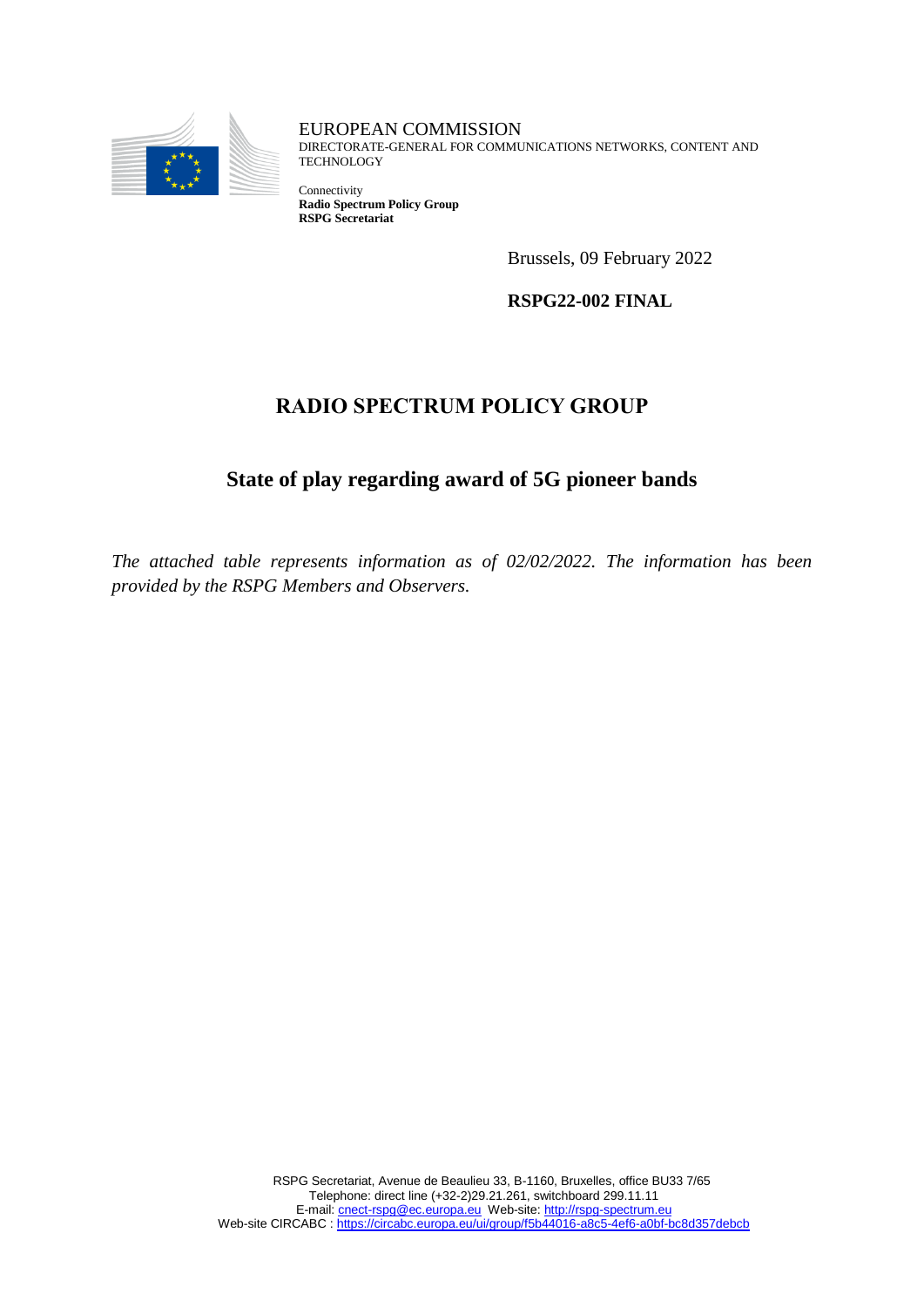| <b>Country</b>  |                  | <b>700 MHz</b> |                           |                          | 3.4-3-8 GHz | 24.25-27.5 GHz  |                |                      |                           |
|-----------------|------------------|----------------|---------------------------|--------------------------|-------------|-----------------|----------------|----------------------|---------------------------|
|                 | <b>Public</b>    | Peer           | Award                     | <b>Public</b>            | Peer        | Award           | <b>Public</b>  | Peer                 | Award                     |
|                 | consultation     | review         |                           | consultation             | review      |                 | consultation   | review               |                           |
|                 |                  |                |                           |                          |             |                 |                |                      |                           |
| <b>Austria</b>  | September        | May 2019       | September                 | February 2018            | April 2019  | March           | Aug 2019       | May 2019             | Expected                  |
|                 | 2019             |                | 2020                      |                          |             | 2019            |                |                      | by Q3<br>2022/Q1          |
|                 |                  |                |                           |                          |             |                 |                |                      | 2023                      |
|                 |                  |                |                           |                          |             |                 |                |                      |                           |
| <b>Belgium</b>  | <b>July 2017</b> |                | <b>Expected June</b>      | June 2017                |             | Provisional     | June 2019      |                      | No award                  |
|                 |                  |                | 2022                      |                          |             | rights have     |                |                      | planned                   |
|                 |                  |                |                           |                          |             | been            |                |                      |                           |
|                 |                  |                |                           |                          |             | awarded         |                |                      |                           |
|                 |                  |                |                           |                          |             | for the         |                |                      |                           |
|                 |                  |                |                           |                          |             | band 3600-      |                |                      |                           |
|                 |                  |                |                           |                          |             | 3800 MHz        |                |                      |                           |
|                 |                  |                |                           |                          |             | in July         |                |                      |                           |
|                 |                  |                |                           |                          |             | 2020,           |                |                      |                           |
|                 |                  |                |                           |                          |             | Expected        |                |                      |                           |
|                 |                  |                |                           |                          |             | June 2022       |                |                      |                           |
|                 |                  |                |                           |                          |             |                 |                |                      |                           |
| <b>Bulgaria</b> | August 2020      |                | In 2022, a new            | December                 |             | May 2021        | January-       |                      | In 2022, a                |
|                 |                  |                | public<br>consultation is | $2020 -$<br>January 2021 |             |                 | February 2021  |                      | new public<br>consultatio |
|                 |                  |                | planned.                  |                          |             |                 |                |                      | n is                      |
|                 |                  |                |                           |                          |             |                 |                |                      | planned                   |
| Croatia         | April 2021       | $10^{th}$ May  | 12 August                 | April 2021               | 10 May      | 12 August       | April 2021     | 10 <sup>th</sup> May | 12 August                 |
|                 |                  | 2021*          | 2021                      |                          | 2021*       | 2021            |                | 2021*                | 2021                      |
| <b>Cyprus</b>   | September        |                | December                  | September                |             | <b>December</b> | September 2019 |                      | Not                       |
|                 | 2019             |                | 2020                      | 2019                     |             | 2020            |                |                      | expected in               |
|                 |                  |                |                           |                          |             |                 |                |                      | 2020                      |
|                 |                  |                |                           |                          |             |                 |                |                      | (subject to               |
|                 |                  |                |                           |                          |             |                 |                |                      | clear                     |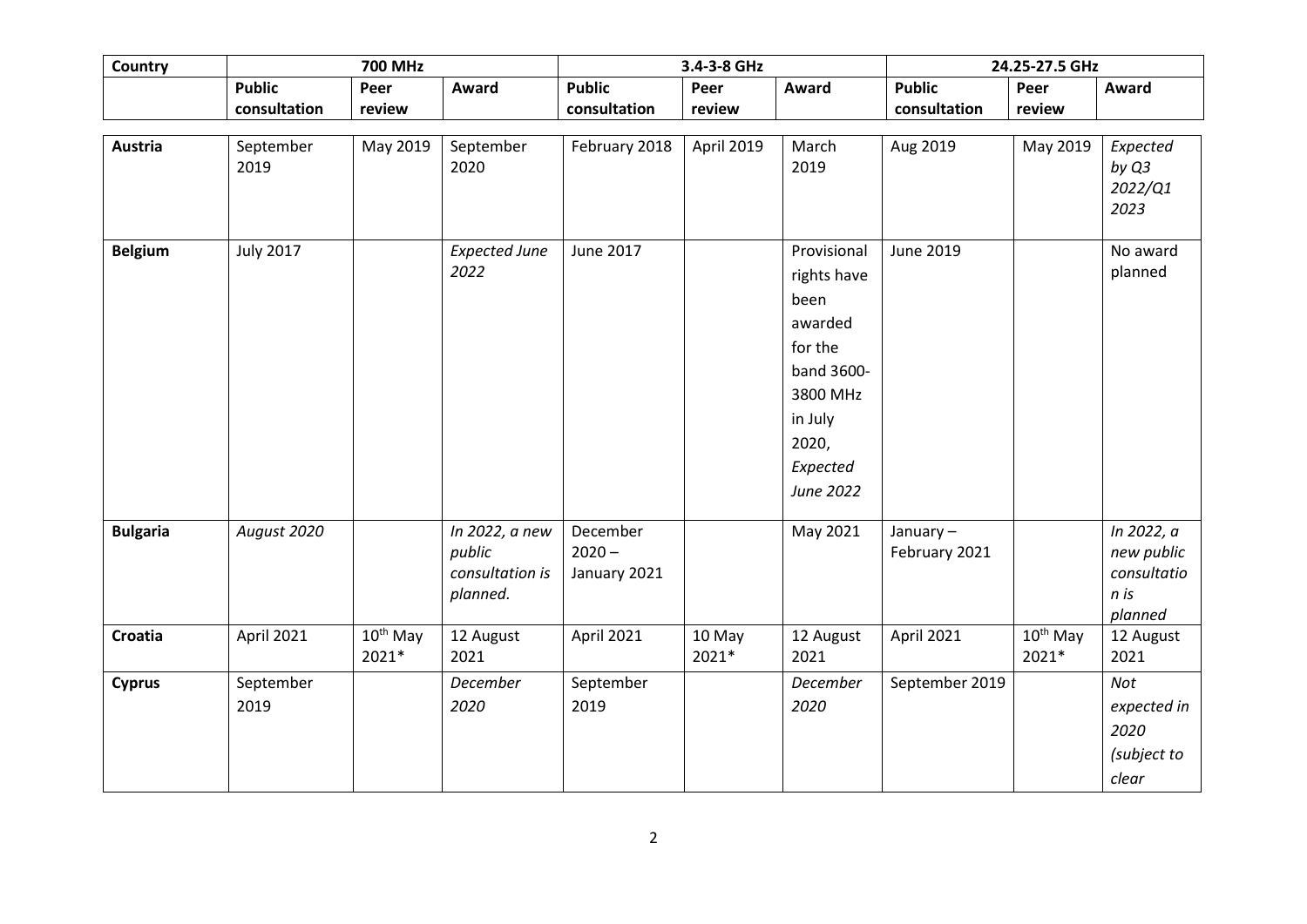| Country        | <b>700 MHz</b>                 |        |                   |                     | 3.4-3-8 GHz |                |                 | 24.25-27.5 GHz |                  |
|----------------|--------------------------------|--------|-------------------|---------------------|-------------|----------------|-----------------|----------------|------------------|
|                | <b>Public</b>                  | Peer   | Award             | <b>Public</b>       | Peer        | Award          | <b>Public</b>   | Peer           | Award            |
|                | consultation                   | review |                   | consultation        | review      |                | consultation    | review         |                  |
|                |                                |        |                   |                     |             |                |                 |                |                  |
|                |                                |        |                   |                     |             |                |                 |                | market           |
|                |                                |        |                   |                     |             |                |                 |                | demand)          |
|                |                                |        |                   |                     |             |                | December 2019   |                | No award         |
| <b>Czechia</b> | June 2019<br><b>March 2020</b> |        | January 2021      | 3.6-3.8 GHz<br>2017 | 2017        | August<br>2017 | August 2020     |                | planned          |
|                | <b>June 2020</b>               |        |                   | 3.4-3.6 GHz         |             |                |                 |                | 26.5-27.5        |
|                |                                |        |                   | June 2019           |             | January        |                 |                | GHz open         |
|                |                                |        |                   | <b>March 2020</b>   |             | 2021           |                 |                | for non-         |
|                |                                |        |                   | <b>June 2020</b>    |             |                |                 |                | commercial       |
|                |                                |        |                   |                     |             |                |                 |                | experiment       |
|                |                                |        |                   |                     |             |                |                 |                | s in October     |
|                |                                |        |                   |                     |             |                |                 |                | 2020             |
| <b>Denmark</b> | <b>March 2018</b>              |        | <b>March 2019</b> | December            |             | April 2021     | August 2018     |                | April 2021       |
|                |                                |        |                   | 2020                |             |                | and December    |                |                  |
|                |                                |        |                   |                     |             |                | 2020            |                |                  |
| <b>Estonia</b> | July 2014 and                  |        | Expected in       | April 2018          | January     | February       | November 2019   |                | Expected         |
|                | November                       |        | July 2022         |                     | 2022        | 2022           |                 |                | by the end       |
|                | 2019                           |        |                   |                     |             |                |                 |                | of 2022          |
| <b>Finland</b> |                                |        | November          | May 2018            | April 2019  | October        | February 2020   |                | <b>June 2020</b> |
|                |                                |        | 2016              |                     |             | 2018           |                 |                |                  |
| <b>France</b>  |                                |        | November          | <b>July 2019</b>    | September   | October        | $1st$ public    |                | On-going         |
|                |                                |        | 2015              |                     | 2019        | 2020           | consultation in |                | process to       |
|                |                                |        |                   |                     |             |                | Jun 2018        |                | encourage        |
|                |                                |        |                   |                     |             |                | New public      |                | trials in        |
|                |                                |        |                   |                     |             |                | consultation of |                | various          |
|                |                                |        |                   |                     |             |                | market demand   |                | sectors          |
|                |                                |        |                   |                     |             |                | expected S1     |                |                  |
|                |                                |        |                   |                     |             |                | 2022            |                |                  |
| Germany        |                                |        | June 2015         |                     |             | June 2019      | October 2018    | n.a.           | (Individual      |
|                |                                |        |                   |                     |             |                | February 2020   |                | frequency        |
|                |                                |        |                   |                     |             |                | August 2020     |                | assignment       |
|                |                                |        |                   |                     |             |                |                 |                | s:               |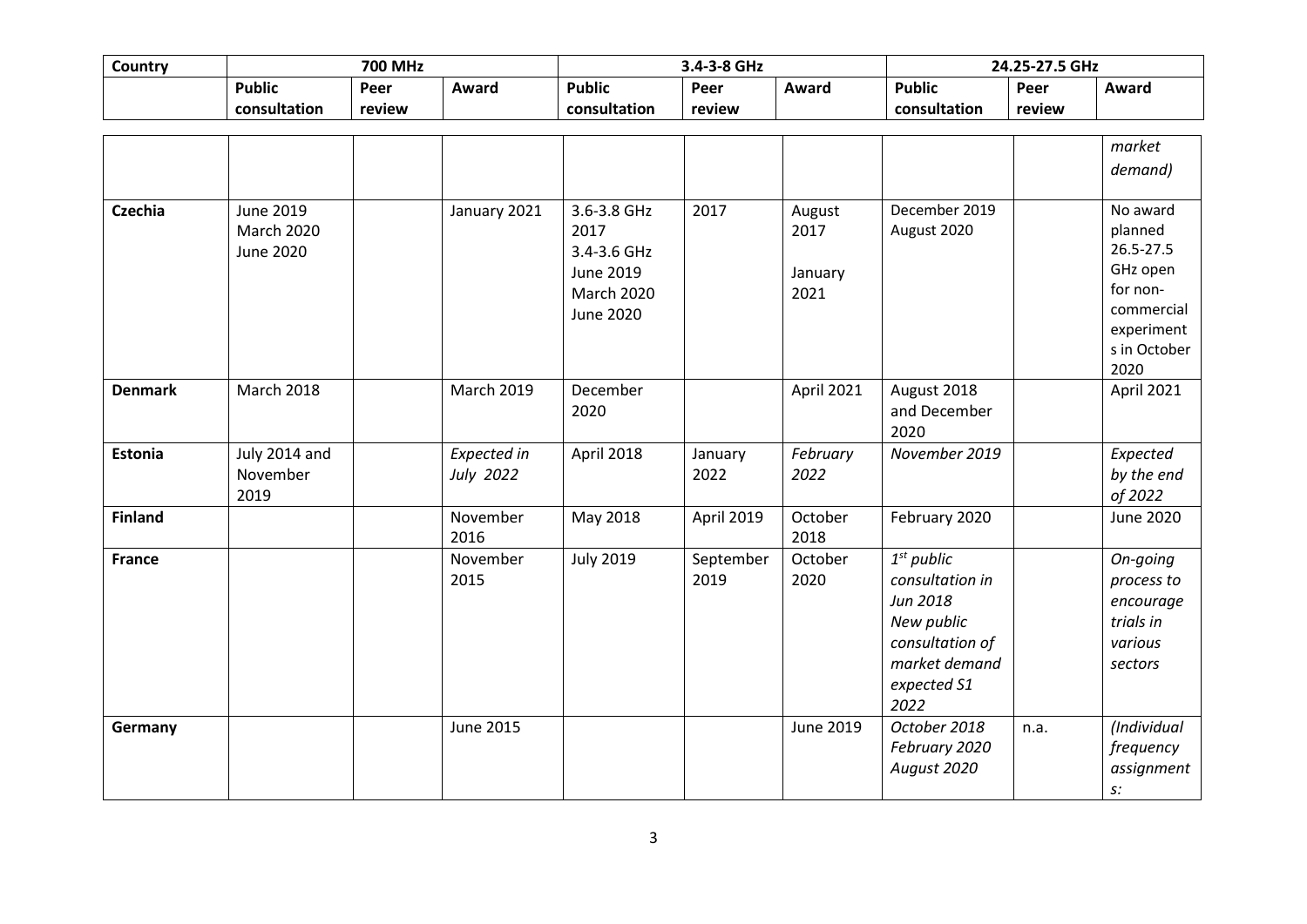| Country                                                                                                                                                                                                                   | <b>700 MHz</b>                                  |                               |                                                                | 3.4-3-8 GHz<br>24.25-27.5 GHz   |                               |                               |                                                                                |           |                                                                                                                     |
|---------------------------------------------------------------------------------------------------------------------------------------------------------------------------------------------------------------------------|-------------------------------------------------|-------------------------------|----------------------------------------------------------------|---------------------------------|-------------------------------|-------------------------------|--------------------------------------------------------------------------------|-----------|---------------------------------------------------------------------------------------------------------------------|
|                                                                                                                                                                                                                           | <b>Public</b>                                   | Peer                          | Award                                                          | <b>Public</b>                   | Peer                          | Award                         | <b>Public</b>                                                                  | Peer      | Award                                                                                                               |
|                                                                                                                                                                                                                           | consultation                                    | review                        |                                                                | consultation                    | review                        |                               | consultation                                                                   | review    |                                                                                                                     |
|                                                                                                                                                                                                                           |                                                 |                               |                                                                |                                 |                               |                               |                                                                                |           |                                                                                                                     |
|                                                                                                                                                                                                                           |                                                 |                               |                                                                |                                 |                               |                               |                                                                                |           | - on<br>application<br>$-$ for 15<br>years with<br>the<br>possibility<br>of<br>extension<br>- since end<br>of 2020) |
| Greece<br>(Individual<br>frequency<br>rights of use<br>assigned for<br>the three 5G<br>bands for<br>15 years with<br>the possibility<br>of 5 years<br>extension,<br>starting on the<br>16 <sup>th</sup> December<br>2020) | August $-$<br>September<br>2020                 | May 2021                      | Completed<br>December<br>2020                                  | August $-$<br>September<br>2020 | May 2021                      | Completed<br>December<br>2020 | August-<br>September 2020                                                      | May 2021  | Completed<br>December<br>2020                                                                                       |
| Hungary                                                                                                                                                                                                                   | June 2019                                       | December<br>2018              | April 2020                                                     | <b>June 2019</b>                | December<br>2018              | April 2020                    | July 2017 and<br>December 2019                                                 |           |                                                                                                                     |
| Ireland                                                                                                                                                                                                                   | Completed<br>Dec 2020:<br>ComReg doc:<br>20/122 | Complete<br>d-30 June<br>2020 | Underway:<br>April 2021<br>ComReg<br>Doc:21/40<br>Legal Appeal | Completed:<br>December<br>2015  | Completed:<br>January<br>2018 | Completed:<br>May 2017        | Study<br>determined<br>there is no<br>current demand<br>- ComReg doc:<br>21/07 | <b>NA</b> | <b>NA</b>                                                                                                           |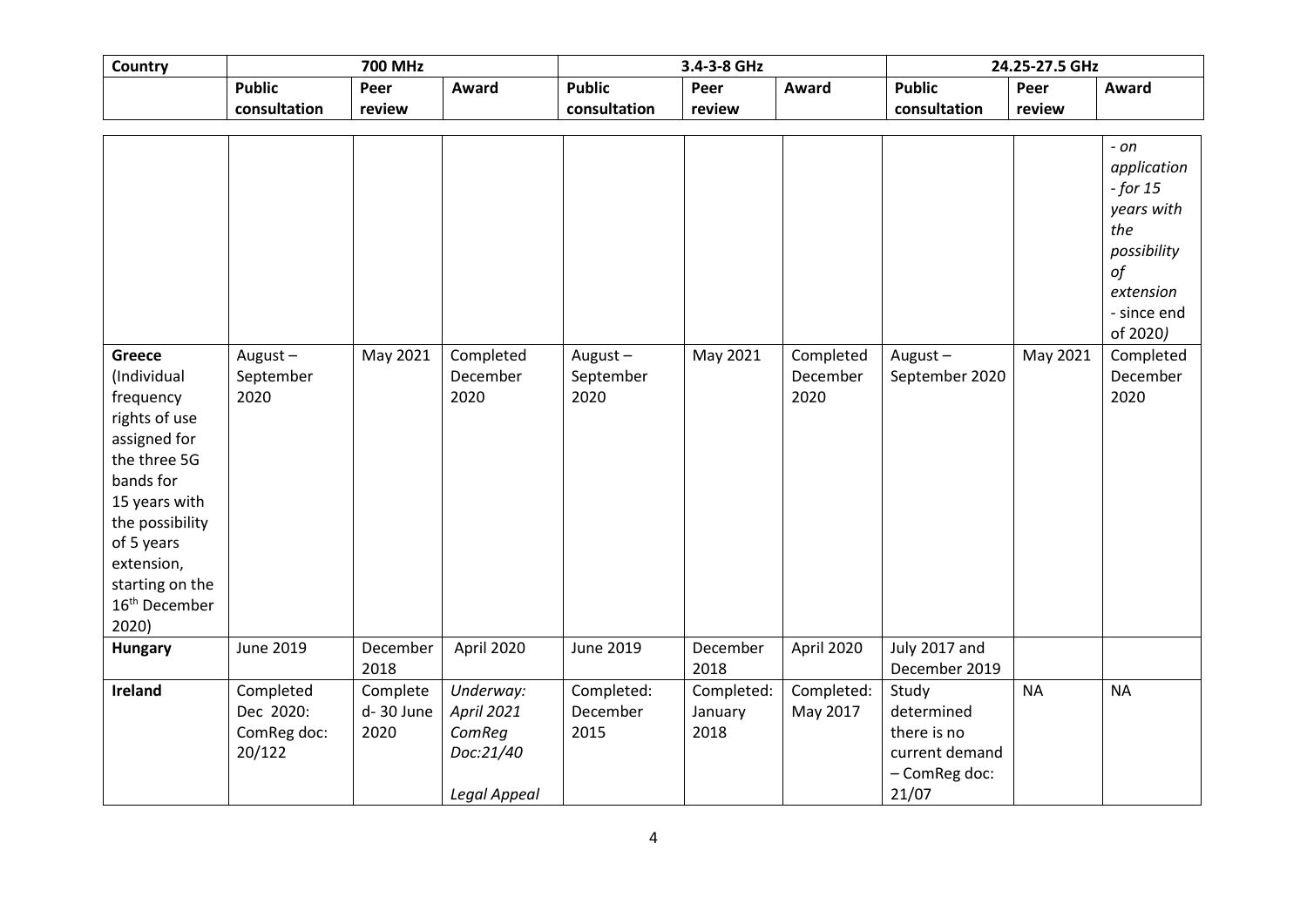| Country | <b>700 MHz</b>                |                  |                                                                                      |                                                                                 | 3.4-3-8 GHz      |                                                                                                         |                                                                                                                                                                                                                                                                                                             | 24.25-27.5 GHz    |                                                                                     |
|---------|-------------------------------|------------------|--------------------------------------------------------------------------------------|---------------------------------------------------------------------------------|------------------|---------------------------------------------------------------------------------------------------------|-------------------------------------------------------------------------------------------------------------------------------------------------------------------------------------------------------------------------------------------------------------------------------------------------------------|-------------------|-------------------------------------------------------------------------------------|
|         | <b>Public</b><br>consultation | Peer<br>review   | Award                                                                                | <b>Public</b><br>consultation                                                   | Peer<br>review   | Award                                                                                                   | <b>Public</b><br>consultation                                                                                                                                                                                                                                                                               | Peer<br>review    | Award                                                                               |
|         |                               |                  | pending:<br>ComReg doc:<br>21/04R                                                    |                                                                                 |                  |                                                                                                         |                                                                                                                                                                                                                                                                                                             |                   |                                                                                     |
| Italy   | <b>March 2018</b>             | December<br>2018 | October 2018<br>Spectrum<br>usable<br>nationally<br>from 1 July<br>2022              | 3.4-3.6 GHz<br>January 2018<br>(for 5G use)<br>3.6-3.8 GHz<br><b>March 2018</b> | December<br>2018 | 3.4-3.6 GHz<br>Extended<br>licenses for<br>5G use<br>November<br>2018<br>3.6-3.8 GHz<br>October<br>2018 | <b>March 2018</b>                                                                                                                                                                                                                                                                                           | Decembe<br>r 2018 | October<br>2018                                                                     |
| Latvia  | November<br>2021              |                  | Awarded on<br>16 December<br>2021.<br>Available for<br>use form<br>February<br>2022. | <b>March 2018</b>                                                               |                  | September<br>2018                                                                                       | At the moment<br>no clear market<br>demand.<br>1 GHz band is<br>made available<br>for operators to<br>carry out pilot<br>projects,<br>testbeds,<br>cooperation<br>initiatives etc.<br>Replanning of<br>the band<br>starting from<br>2024 is<br>foreseen.<br>During 2021 a<br>consolation on<br>most optimal |                   | <b>Before</b><br>2024<br>(depending<br>on results<br>of public<br>consultatio<br>n) |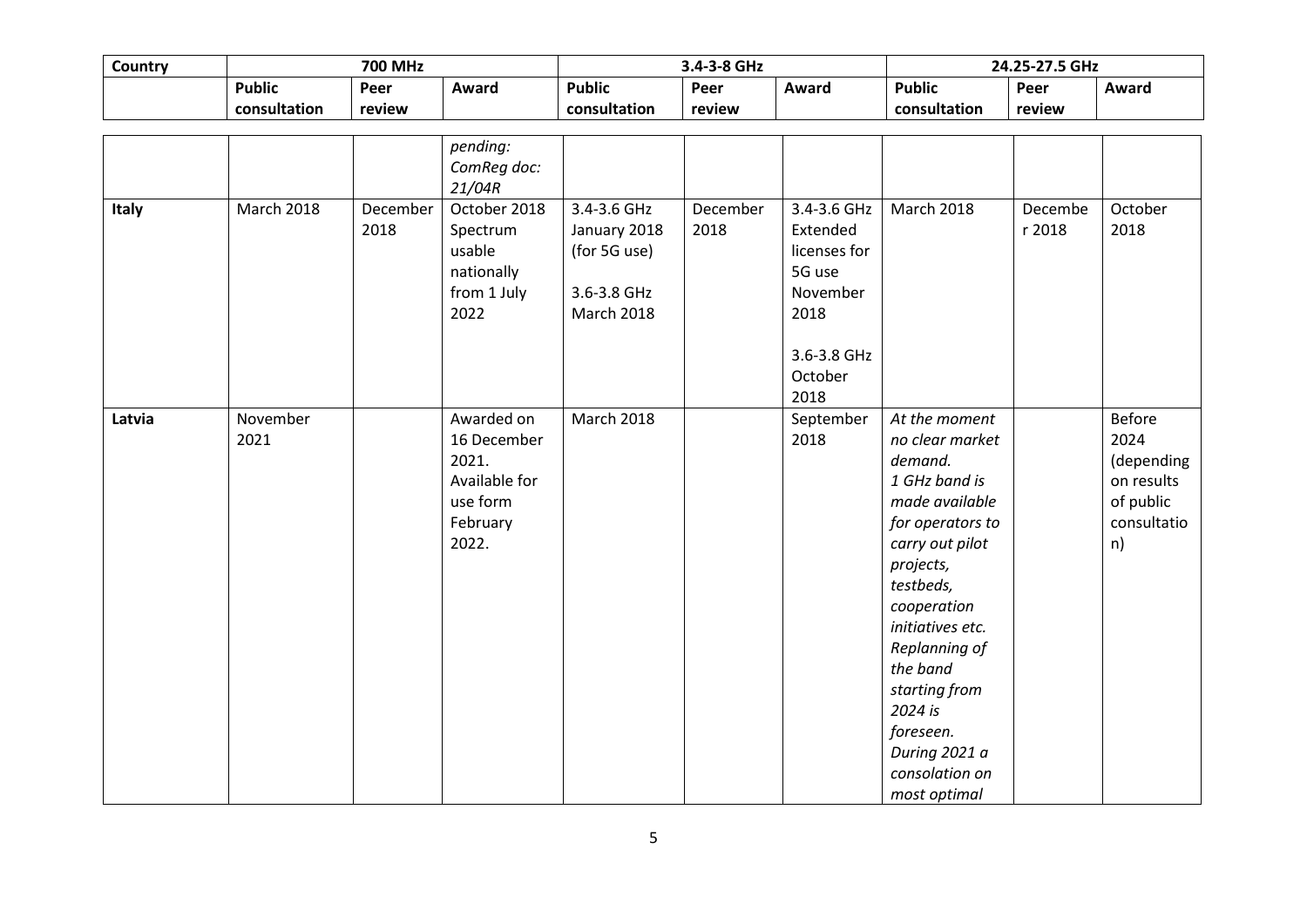| Country    | <b>700 MHz</b>                                                            |                 |                                                                                                                                                                                        |                                                                | 3.4-3-8 GHz |                     |                 | 24.25-27.5 GHz |                                                                                                                                                                                                           |
|------------|---------------------------------------------------------------------------|-----------------|----------------------------------------------------------------------------------------------------------------------------------------------------------------------------------------|----------------------------------------------------------------|-------------|---------------------|-----------------|----------------|-----------------------------------------------------------------------------------------------------------------------------------------------------------------------------------------------------------|
|            | <b>Public</b>                                                             | Peer            | Award                                                                                                                                                                                  | <b>Public</b>                                                  | Peer        | Award               | <b>Public</b>   | Peer           | Award                                                                                                                                                                                                     |
|            | consultation                                                              | review          |                                                                                                                                                                                        | consultation                                                   | review      |                     | consultation    | review         |                                                                                                                                                                                                           |
|            |                                                                           |                 |                                                                                                                                                                                        |                                                                |             |                     |                 |                |                                                                                                                                                                                                           |
|            |                                                                           |                 |                                                                                                                                                                                        |                                                                |             |                     | use of the band |                |                                                                                                                                                                                                           |
|            |                                                                           |                 |                                                                                                                                                                                        |                                                                |             |                     | is planned      |                |                                                                                                                                                                                                           |
| Lithuania  | May 2018<br>June 2021<br>October 2021<br>(RRT director's<br>order 1V-957) | 22 June<br>2021 | May 2022<br>(The auction<br>was<br>announced on<br>25 of October.<br>RRT director's<br>order 1V-968),<br>amended at<br>$20^{th}$ of January<br>2022. RRT<br>directors<br>order No. 1V- | May 2018<br><b>March 2019</b><br>January 2021<br>February 2021 |             | Expected<br>Q2 2022 | April 2020      |                | 1.2 GHz is<br>available.<br>Waiting for<br>requiremen<br>ts from<br>MNO.                                                                                                                                  |
|            |                                                                           |                 | 44                                                                                                                                                                                     |                                                                |             |                     |                 |                |                                                                                                                                                                                                           |
| Luxembourg | May 2019                                                                  |                 | August 2020                                                                                                                                                                            | May 2019                                                       |             | August<br>2020      | October 2020    |                | Public<br>consultatio<br>n in Q4-<br>2020<br>showed no<br>immediate<br>demand<br>from<br>stakeholder<br>s; award<br>postponed<br>until<br>demand<br>apparent;<br>possibility<br>to request<br>temporarily |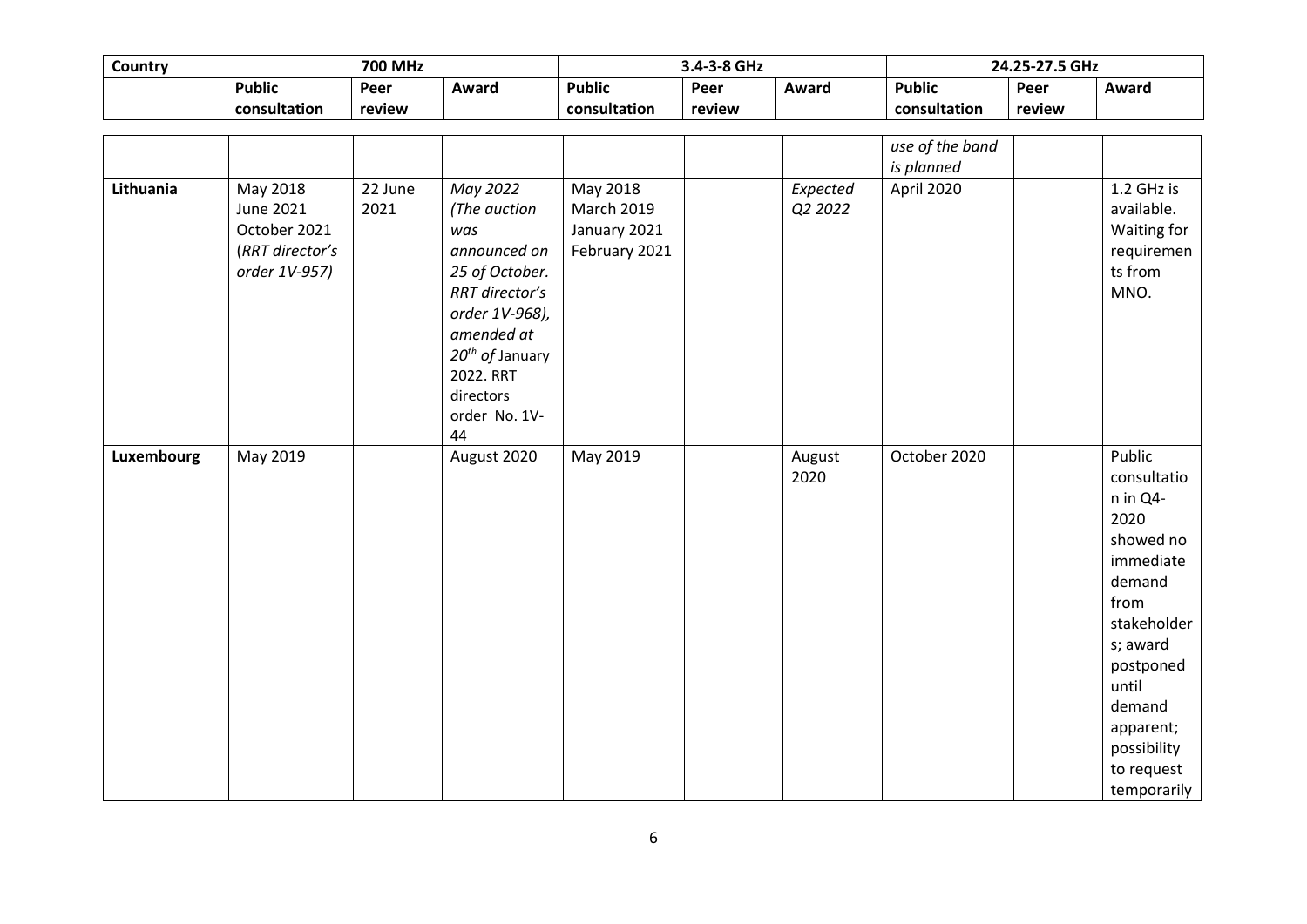| Country            | <b>700 MHz</b> |          |                  |               | 3.4-3-8 GHz |             | 24.25-27.5 GHz  |          |             |
|--------------------|----------------|----------|------------------|---------------|-------------|-------------|-----------------|----------|-------------|
|                    | <b>Public</b>  | Peer     | Award            | <b>Public</b> | Peer        | Award       | <b>Public</b>   | Peer     | Award       |
|                    | consultation   | review   |                  | consultation  | review      |             | consultation    | review   |             |
|                    |                |          |                  |               |             |             |                 |          |             |
|                    |                |          |                  |               |             |             |                 |          | licences.   |
|                    |                |          |                  |               |             |             |                 |          |             |
|                    |                |          |                  |               |             |             |                 |          |             |
| <b>Malta</b>       | 5 February     | 23 March | Subject to       | 5 February    | 23 March    | $3.5 - 3.6$ | 5 February 2021 | 23 March | Subject to  |
|                    | 2021           | 2021*    | market           | 2021          | 2021*       | GHz:        |                 | 2021*    | market      |
|                    |                |          | demand           |               |             | Aug. 2021   |                 |          | demand      |
|                    |                |          | (part of the     |               |             |             |                 |          |             |
|                    |                |          | band is used     |               |             | $3.6 - 3.7$ |                 |          |             |
|                    |                |          | for 5G trials)   |               |             | GHz:        |                 |          |             |
|                    |                |          |                  |               |             | May 2021    |                 |          |             |
|                    |                |          |                  |               |             | $3.7 - 3.8$ |                 |          |             |
|                    |                |          |                  |               |             | GHz:        |                 |          |             |
|                    |                |          |                  |               |             | Oct. 2021   |                 |          |             |
|                    |                |          |                  |               |             |             |                 |          |             |
|                    |                |          |                  |               |             | The band    |                 |          |             |
|                    |                |          |                  |               |             | 3.4-3.5 GHz |                 |          |             |
|                    |                |          |                  |               |             | remains     |                 |          |             |
|                    |                |          |                  |               |             | unassigned  |                 |          |             |
|                    |                |          |                  |               |             | due to a    |                 |          |             |
|                    |                |          |                  |               |             | lack of     |                 |          |             |
|                    |                |          |                  |               |             | market      |                 |          |             |
|                    |                |          |                  |               |             | interest.   |                 |          |             |
| <b>Netherlands</b> | December       |          | <b>July 2020</b> | May/June      | 24 June     | To be       | <b>Public</b>   |          | TBD,        |
|                    | $2019 -$       |          |                  | 2021          | 2021*       | reschedule  | consultation of |          | depending   |
|                    | February 2020  |          |                  |               |             | d,          | award policy    |          | on          |
|                    |                |          |                  |               |             | depending   | expected Q1/Q2  |          | outcome     |
|                    |                |          |                  |               |             | on          | 2022            |          | public      |
|                    |                |          |                  |               |             | conclusions |                 |          | consultatio |
|                    |                |          |                  |               |             | of          |                 |          | n           |
|                    |                |          |                  |               |             | independen  |                 |          |             |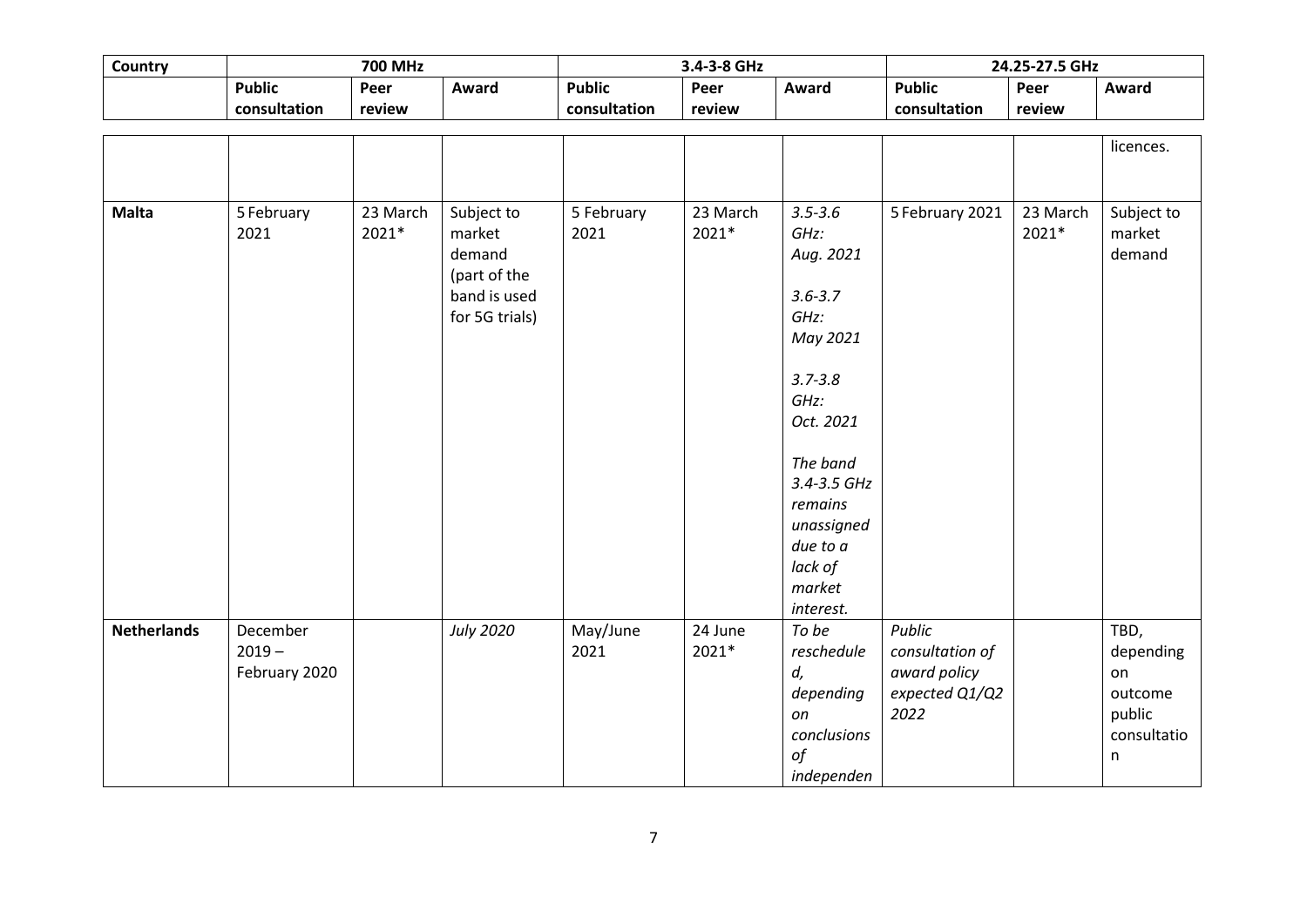| Country  | <b>700 MHz</b>                                                     |        |                        |                                                                                                                                                                                  | 3.4-3-8 GHz |                                                                                                                                                                                                    | 24.25-27.5 GHz         |        |                                                      |  |
|----------|--------------------------------------------------------------------|--------|------------------------|----------------------------------------------------------------------------------------------------------------------------------------------------------------------------------|-------------|----------------------------------------------------------------------------------------------------------------------------------------------------------------------------------------------------|------------------------|--------|------------------------------------------------------|--|
|          | <b>Public</b>                                                      | Peer   | Award                  | <b>Public</b>                                                                                                                                                                    | Peer        | Award                                                                                                                                                                                              | <b>Public</b>          | Peer   | Award                                                |  |
|          | consultation                                                       | review |                        | consultation                                                                                                                                                                     | review      |                                                                                                                                                                                                    | consultation           | review |                                                      |  |
|          |                                                                    |        |                        |                                                                                                                                                                                  |             |                                                                                                                                                                                                    |                        |        |                                                      |  |
|          |                                                                    |        |                        |                                                                                                                                                                                  |             | t advisory<br>committee<br>regarding<br>the<br>safeguardi<br>ng of<br>existing<br>distress<br>and safety<br>communica<br>tion<br>services in<br>the band.<br>Advice is<br>expected in<br>May 2022. |                        |        |                                                      |  |
| Poland   | Preconsultatio<br>n August 2018<br>and 2019<br>Expected Q1<br>2022 |        | Before 30 June<br>2022 | Preconsultatio<br>n August 2018<br>Consultation<br>December<br>2019/January<br>2020<br>Consultation<br>on the block<br>"0" (3410-<br>3480 MHz)<br>December<br>2021-March<br>2022 |             | Expected<br>Q2 2022                                                                                                                                                                                | August 2018<br>Q3 2020 |        | Expected<br>2023<br>(subject of<br>market<br>demand) |  |
| Portugal | April 2018 &                                                       |        | Initially              | April 2018 &                                                                                                                                                                     |             | Initially                                                                                                                                                                                          | April 2018 (1st        |        | TBD                                                  |  |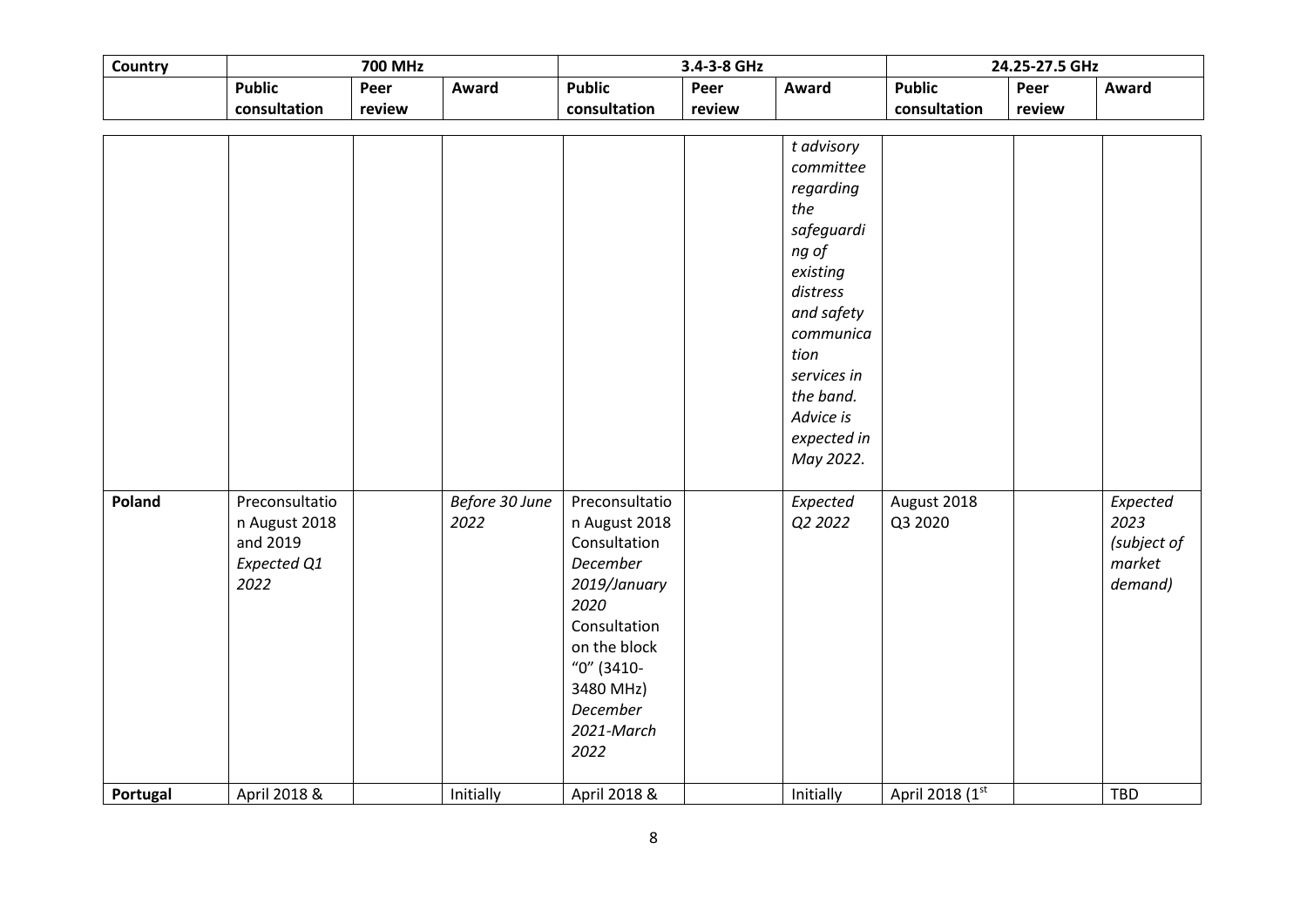| Country | <b>700 MHz</b>  |        |                  | 3.4-3-8 GHz     |        |                   | 24.25-27.5 GHz   |        |             |
|---------|-----------------|--------|------------------|-----------------|--------|-------------------|------------------|--------|-------------|
|         | <b>Public</b>   | Peer   | Award            | <b>Public</b>   | Peer   | Award             | <b>Public</b>    | Peer   | Award       |
|         | consultation    | review |                  | consultation    | review |                   | consultation     | review |             |
|         |                 |        |                  |                 |        |                   |                  |        |             |
|         | Oct.2019 (RoU   |        | planned for      | Oct.2019 (RoU   |        | planned for       | consultation).   |        | according   |
|         | and award       |        | Q2 2020, due     | and award       |        | Q2 2020,          |                  |        | to market   |
|         | procedure)      |        | to the           | procedure)      |        | due to the        | A second         |        | demand.     |
|         |                 |        | suspension of    |                 |        | suspension        | consultation     |        |             |
|         | Consultation    |        | the public       | Consultation    |        | of the            | was launched in  |        |             |
|         | on the auction  |        | consultation, it | on the auction  |        | public            | December 2021    |        |             |
|         | rules was       |        | started on the   | rules was       |        | consultatio       | and is currently |        |             |
|         | launched Q1     |        | Q4 2020.         | launched Q1     |        | n, it started     | ongoing.         |        |             |
|         | 2020, it was    |        | The licences     | 2020, it was    |        | on the Q4         |                  |        |             |
|         | suspended due   |        | were awarded     | suspended       |        | 2020. The         |                  |        |             |
|         | to pandemic     |        | in 2021.         | due to          |        | licences          |                  |        |             |
|         | and ended in    |        |                  | pandemic and    |        | were              |                  |        |             |
|         | July 2020.      |        |                  | ended in July   |        | awarded in        |                  |        |             |
|         |                 |        |                  | 2020.           |        | 2021.             |                  |        |             |
|         |                 |        |                  |                 |        |                   |                  |        |             |
| Romania | First public    |        | Expected 2022    | First public    |        | <b>255 MHz</b>    | Strategy for     |        | Possibly    |
|         | consultation -  |        |                  | consultation -  |        | have              | multi-band       |        | before the  |
|         | August 2019     |        |                  | August 2019     |        | already           | auction publicly |        | end of 2024 |
|         | Second public   |        |                  | Second public   |        | been              | consulted in the |        | (subject to |
|         | consultation    |        |                  | consultation    |        | allotted          | first half of    |        | clear       |
|         | $expected - Q2$ |        |                  | $expected - Q2$ |        | since 2015        | 2019, where      |        | market      |
|         | 2022 (after the |        |                  | 2022 (after the |        | (valid            | this band was    |        | demand)     |
|         | transposition   |        |                  | transposition   |        | during            | postponed;       |        |             |
|         | of EECC in the  |        |                  | of EECC in the  |        | 2016-2025)        | dedicated        |        |             |
|         | national        |        |                  | national        |        | <b>Additional</b> | questionnaire    |        |             |
|         | legislation)    |        |                  | legislation)    |        | 90 MHz -          | on market        |        |             |
|         |                 |        |                  |                 |        | expected in       | demand in 2021   |        |             |
|         |                 |        |                  |                 |        | 2021 (valid       |                  |        |             |
|         |                 |        |                  |                 |        | until 2025)       |                  |        |             |
|         |                 |        |                  |                 |        |                   |                  |        |             |
|         |                 |        |                  |                 |        | All 400           |                  |        |             |
|         |                 |        |                  |                 |        | $MHz -$           |                  |        |             |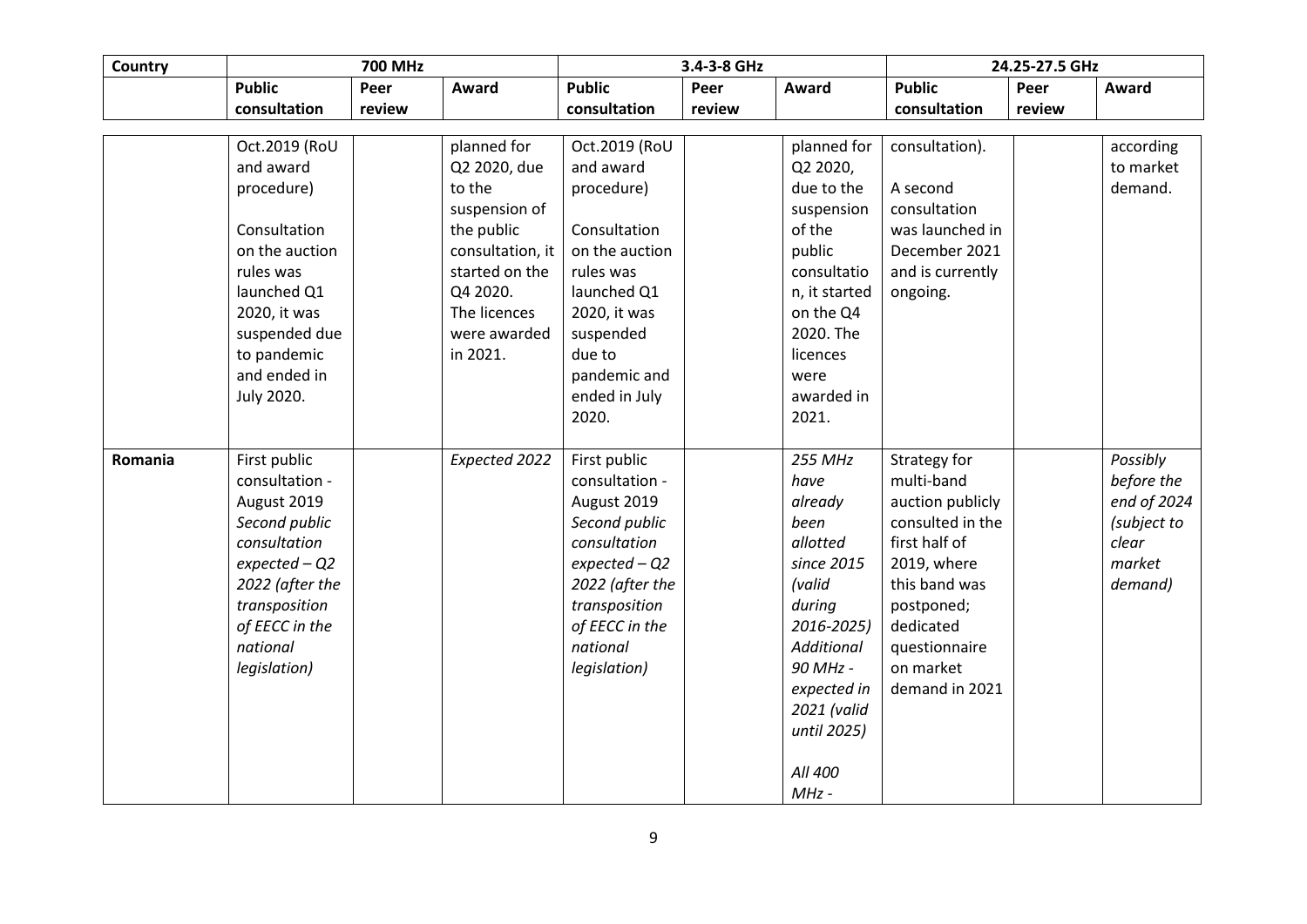| Country  | <b>700 MHz</b>   |                                     |                  |                                                                                                                                                                                                                                                             | 3.4-3-8 GHz                          |                                                                                                                                              |                                                          | 24.25-27.5 GHz  |                                                                                                                                                                                                        |
|----------|------------------|-------------------------------------|------------------|-------------------------------------------------------------------------------------------------------------------------------------------------------------------------------------------------------------------------------------------------------------|--------------------------------------|----------------------------------------------------------------------------------------------------------------------------------------------|----------------------------------------------------------|-----------------|--------------------------------------------------------------------------------------------------------------------------------------------------------------------------------------------------------|
|          | <b>Public</b>    | Peer                                | Award            | <b>Public</b>                                                                                                                                                                                                                                               | Peer                                 | Award                                                                                                                                        | <b>Public</b>                                            | Peer            | Award                                                                                                                                                                                                  |
|          | consultation     | review                              |                  | consultation                                                                                                                                                                                                                                                | review                               |                                                                                                                                              | consultation                                             | review          |                                                                                                                                                                                                        |
| Slovakia | December<br>2019 |                                     | December<br>2020 | 3.4-3.6 GHz:<br>October 2014<br>3.6-3.8 GHz:<br>November<br>2013<br>New tender<br>preparation.<br>Public<br>consultation<br>started in<br>December 17th<br>2021.<br>Deadline for<br>submitting<br>contributions<br>or proposals is<br>January 31st<br>2022. |                                      | expected in<br>2022 (the<br>rights of<br>use will<br>start in<br>2026)<br>$3.4 - 3.6$<br>GHz: May<br>2016<br>3.6-3.8 GHz<br><b>July 2017</b> | Public<br>discussion was<br>held in<br>November<br>2020. |                 | Public<br>discussion<br>result - no<br>interest in<br>the market<br>at a<br>present<br>time. Not<br>expected<br>to take<br>place<br>before<br>2023<br>(subject of<br>negotiation<br>with<br>military). |
| Slovenia | Q3 2020          | December<br>2018<br>October<br>2020 | June 2021        | Q3 2020<br>$(3.42 - 3.8$ GHz)<br>Q2 2022<br>$(3.4 - 3.42 \text{ GHz})$                                                                                                                                                                                      | October<br>2020<br>June/July<br>2022 | June 2021                                                                                                                                    | Q3 2020                                                  | October<br>2020 | June 2021                                                                                                                                                                                              |
| Spain    | 2017 and 2019    | December                            | <b>July 2021</b> | 2017                                                                                                                                                                                                                                                        |                                      | <b>July 2018</b>                                                                                                                             | 2017, 2019 and                                           |                 | 2022                                                                                                                                                                                                   |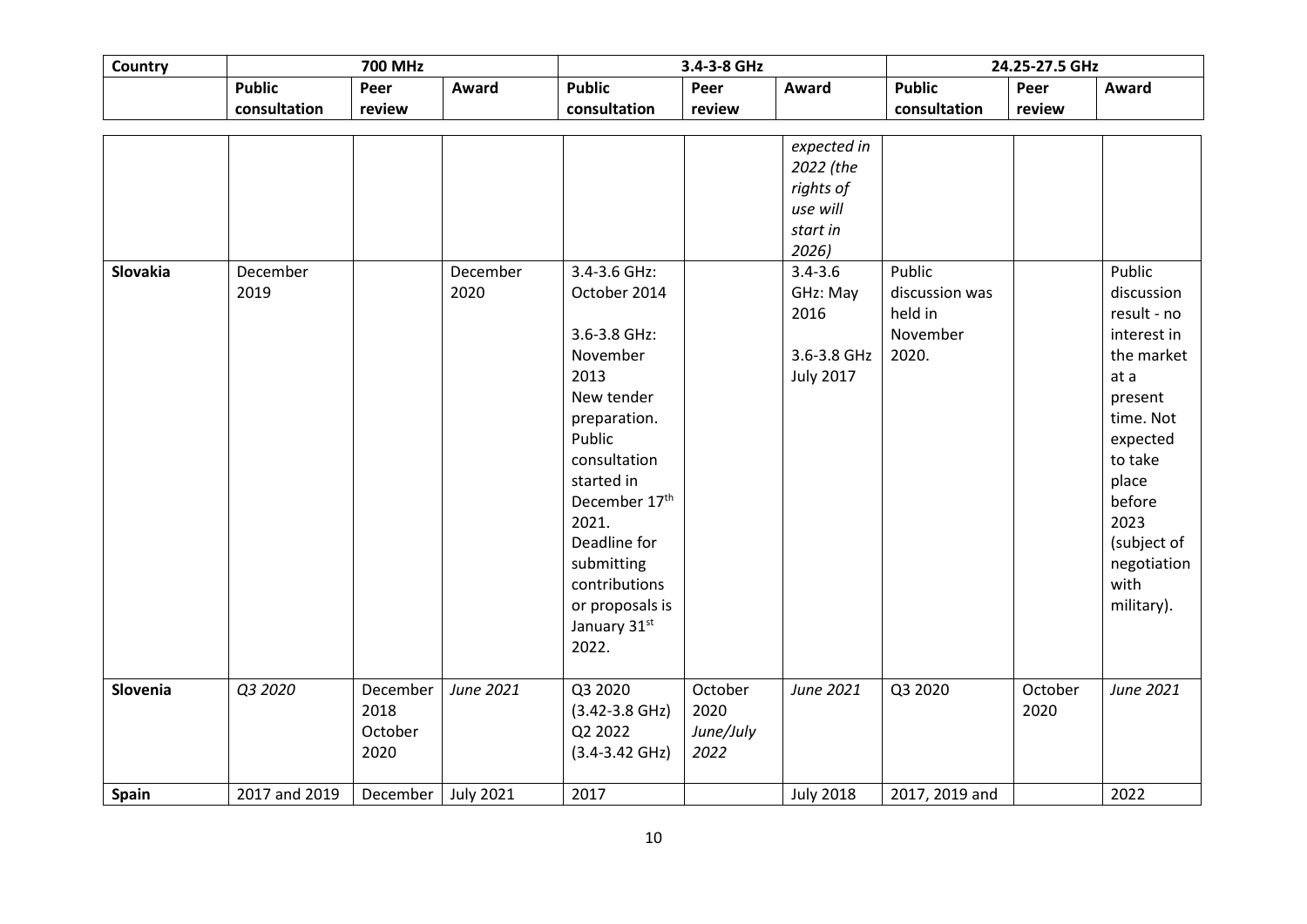| Country | <b>700 MHz</b>                |                              |                                                                                               |                               | 3.4-3-8 GHz<br>24.25-27.5 GHz |                                                                                                   |                                                                 |                |                                                                                     |
|---------|-------------------------------|------------------------------|-----------------------------------------------------------------------------------------------|-------------------------------|-------------------------------|---------------------------------------------------------------------------------------------------|-----------------------------------------------------------------|----------------|-------------------------------------------------------------------------------------|
|         | <b>Public</b><br>consultation | Peer<br>review               | Award                                                                                         | <b>Public</b><br>consultation | Peer<br>review                | Award                                                                                             | <b>Public</b><br>consultation                                   | Peer<br>review | Award                                                                               |
|         |                               | 2020                         |                                                                                               |                               |                               | 20 MHz<br>awarded in<br>April 2021                                                                | 2021                                                            |                |                                                                                     |
| Sweden  | <b>July 2018</b>              | May 2018<br>February<br>2019 | December<br>2018                                                                              | <b>July 2019</b>              | April 2019                    | National<br>licenses<br>January<br>2021<br>Local<br>licenses<br>November<br>2021                  | December 2019                                                   |                | November<br>2021 Local<br>licences in<br>$24,25 -$<br>25,1 GHz                      |
| Norway  | 2018                          |                              | June 2019                                                                                     | August 2019                   |                               | September<br>2021                                                                                 | August 2019<br>Planned new<br>public<br>consultation in<br>2022 |                | Test<br>licences<br>awarded in<br>2019.<br>So far, no<br>clear<br>market<br>demand. |
| Iceland | 2015                          |                              | 2017, except<br>the lowest<br>2x10 part<br>which is<br>planned to be<br>assigned<br>2021/2022 | 2015                          |                               | 3.5-3.8 GHz<br>already<br>assigned<br>for 5G<br>3.4 GHz<br>planned for<br>auction in<br>2021/2022 |                                                                 |                | No clear<br>market<br>demand.<br>Not<br>expected<br>to be<br>awarded in<br>the      |